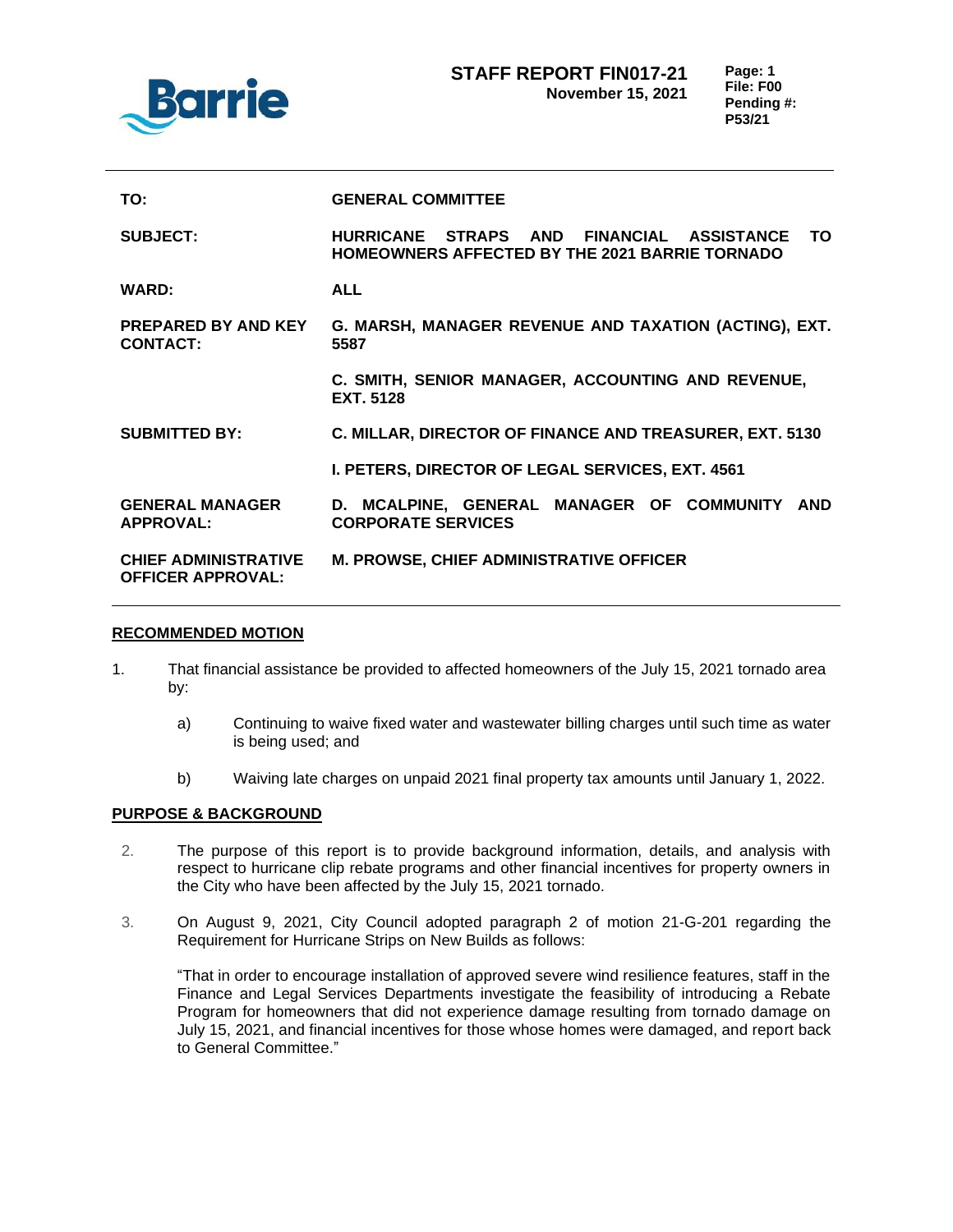

4. This staff report is also seeking formal authorization to approve staff's decision to temporarily waive the fixed water and wastewater billing charges for properties in the affected area until such time as the water is being used, and to waive late penalty charges until January 1, 2022 to property owners who may have their property value reassessed by the Municipal Property Assessment Corporation (MPAC), which will affect the amount of 2021 property taxes owing since the date of the tornado.

# **ANALYSIS**

Investigate the Feasibility of Introducing a Rebate Program to Encourage Installation of approved Severe Wind Resilience Features (Hurricane Straps):

- 5. Research on Hurricane Straps Rebates indicated that only Dufferin County has partnered with the Institute for Catastrophic Loss Reduction (ICLR) and offer a \$4.50 rebate for every hurricane clip that homeowners or building owners choose to install on new construction builds. Dufferin County will pay \$3.00 with the ICLR paying the remaining \$1.50. During the framing inspection, the Building Inspector will record the number of hurricane clips installed in accordance with the clip manufacturer's specifications, which will then be used to calculate the total rebate. At the time of drafting this report staff did not have details of how many straps had been subsidized in Dufferin County, or at what cost.
- 6. In a memo to Council dated August 9, 2021, the City's Building Department stated "Building with hurricane clips (or something similar) will make buildings stronger, but not necessarily strong enough to resist tornado induced loads. Hurricane clips deal with one weak link in the framing system, but do not create a continuous load path to resist the applied loads. Discussion on this topic needs to be comprehensive to ensure modifications made achieve the expected results. While hurricane clips (used in addition to the regular connection techniques) will make buildings stronger, to suggest their use alone will eliminate the damage seen during the recent tornado may set an unrealistic expectation of how these buildings will perform in the future".
- 7. As the installation of hurricane straps is not mandated by the Building Code, it is difficult to estimate the cost of such a program as it is dependent upon the uptake and number of clips required for differing building sizes and styles. A preliminary estimate using assumptions for anticipated growth and housing styles, projects a possible cost using a City rebate of \$3.00 per strap, of approximately \$300,000 per year on average. Additional resourcing would also be required as currently, Building Inspectors do not have the capacity to inspect compliance with a voluntary program. Funding for such a program would have to be funded by existing taxpayers for new construction builds.
- 8. Given the limitations of hurricane straps to prevent catastrophic loss and the potential cost of a hurricane strap rebate program to existing taxpayers, it is recommended that continued focus be placed on working with building officials, the building industry and the Provincial Government to make changes to the Ontario Building Code.

### Financial Incentives for Homes Damaged in the Tornado:

9. Property owners impacted by tornadoes and other catastrophic weather events, are able to utilize other sources of financial relief such as homeowner's insurance, and the Province's Disaster Recovery Assistance for Ontarians (DRAO) program. The DRAO was established to help homeowners, small owner-operated businesses, farms, and not-for-profit organizations affected by natural disasters, by covering emergency expenses, repairs, or replacement of essential property. The program is application-based for those who are located in the defined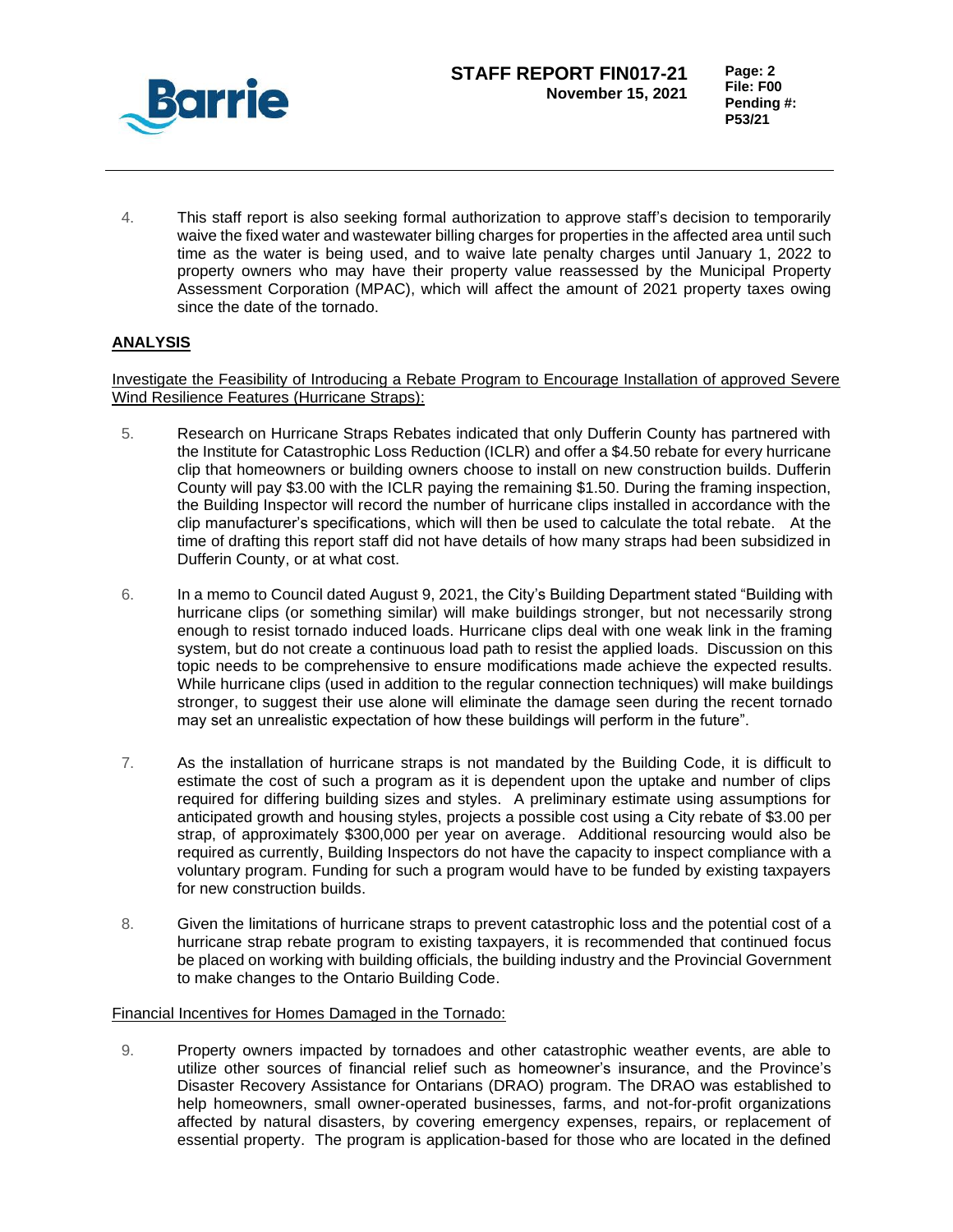

geographical area for which the program has been activated, for a specific period of time following a natural disaster. The City along with local area Members of Provincial Parliament worked with the Province to have this program activated on July 15, 2021. Application forms, as well as information on eligible costs, are available on the Province's website [www.ontario.ca/page/apply-disaster-recovery-assistance](http://www.ontario.ca/page/apply-disaster-recovery-assistance)

- 10. To assist homeowners that were impacted by the July 15, 2021 tornado, the City has provided financial relief through the waiving of \$1,000 to date in water and wastewater fixed charges, to those households who have recorded zero activity on their water meters since the date of the tornado. The building department continues to waive all building permit fees for tornado related construction.
- 11. City staff have also been working with homeowners and the Municipal Property Assessment Corporation (MPAC) to inspect the extent of property damage and reassess property values where warranted. MPAC will be inspecting approximately 70 properties in total. To date, 6 have been identified to reflect a reduction in property taxes due to a lowered property assessment, and were approved by Council on October 25th through the Section 357/358 Application for Reduction of Taxes listing. MPAC hopes to complete remaining inspections by the end of November.

## **ENVIRONMENTAL AND CLIMATE CHANGE IMPACT MATTERS**

12. There are no environmental and/or climate change impact matters directly related to the recommendation.

### **ALTERNATIVES**

- 13. The following alternatives are available for consideration by General Committee:
	- **Alternative #1** General Committee could direct staff to implement a Hurricane Strap Rebate program.

This alternative is not recommended as the use of hurricane straps may provide owners with a false sense of security in their ability to prevent significant damage in the event of a natural disaster and could be costly to implement. Also, the existing taxpayers will be subsidizing the rebate for new home construction.

Should Council decide to proceed with a rebate program, staff will need to consult with the Building department to determine resourcing requirements, and a funding source for the program will need to be identified.

**Alternative #2** General Committee could choose not to waive fixed water and wastewater billing costs and/or apply late penalty charges to residents in the affected area who are not using water or who may have their property value reassessed by MPAC which will affect the amount of 2021 property taxes owing since the date of the tornado.

> This alternative is not recommended as it would result in fees charged for services not utilized and could place an undue financial burden on affected residents.